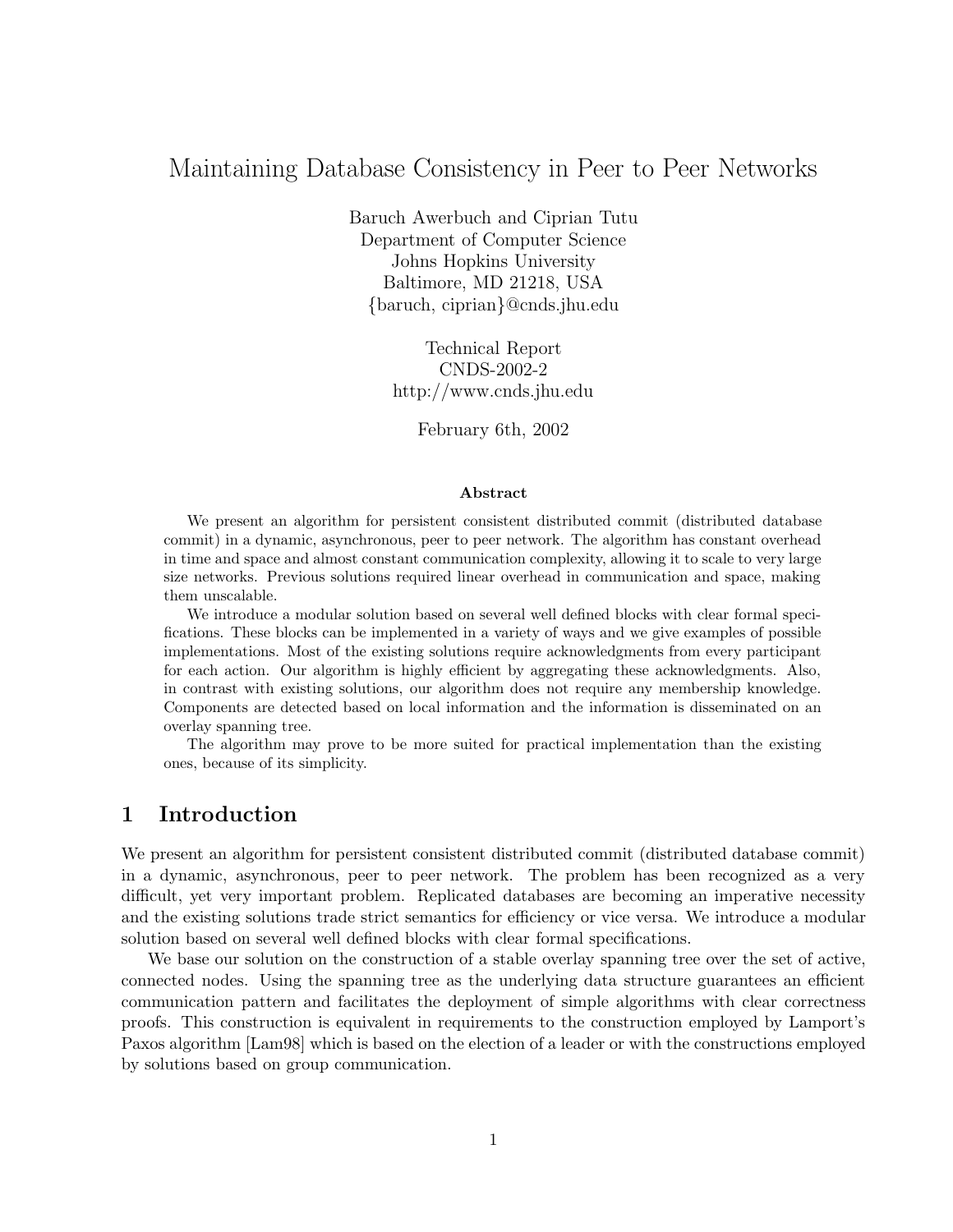Most of the existing solutions require acknowledgments from every participant for each action. Our algorithm aggregates these acknowledgments during normal operation, when the network is stable. Intuitively, we run a virtual clock on a spanning tree by means of *pulse* messages and converging acknowledgments. Since the actions are disseminated on the same spanning tree used by the pulse messages and because of the FIFO guarantees on the links, a pulse message p will implicitly acknowledge all messages sent during the previous pulse  $p-1<sup>1</sup>$ . The pulse mechanism as a synchronizer is derived from [Awe85].

The rest of the paper is organized as follows: the following subsections describe the model and relate to existing work. Section 2 evaluates the complexity of the algorithm and compares it to existing solutions. Section 3 introduces the main component of the algorithm and proves its correctness. Section 4 presents the complete algorithm that supports dynamic networks. Section 5 discusses the generality of the algorithm and concludes the paper.

### 1.1 Model

We consider a dynamic asynchronous network susceptible to network partitions/re-merges and server crashes/recoveries. The network configuration is given by a graph  $G(V(t), E(t))$  where V represents the set of servers in the system and E the set of overlay connections between servers. Communication on the edges is assumed reliable and FIFO. We assume the existence of a network monitor module that detects failures of the physical network that disrupt the overlay topology.

Each node holds a local copy of the distributed database and may issue read/write operations on behalf of the clients that connect to them. The distributed database must obey consistency guarantees equivalent to one-copy-serializability. All the operations are assumed to have deterministic outcome.

The algorithm will satisfy standard correctness and liveness properties. In order to guarantee correctness, the algorithm establishes a global total order of actions that is consistent with FIFO specifications. If all the servers commit the actions in this agreed order, the database consistency is guaranteed. The correctness specification below is similar to the one used in [AT01].

### Property 1 (Global Total Order)

If both servers s and r committed their ith action, then these actions are identical.

### Property 2 (Global FIFO Order)

If server r committed an action a generated by server s, then r already committed every action that s generated prior to a.

#### Property 3 (Liveness)

If server s commits action a and there exists a set of servers containing  $s$  and  $r$ , and a time from which on that set does not face communication or process failures, then server r eventually orders action a.

### 1.2 Related Work

Two-phase commit [GR93, LL93] algorithms are the most common approach to providing a consistent view in a distributed database system over an unreliable network. However these protocols impose a substantial communication cost on each transaction and may require connectivity of all replicas

<sup>&</sup>lt;sup>1</sup>Depending on the way the actions are sent, pulse p may actually acknowledge actions belonging to pulse p-2 or p-3. See details in Section 5.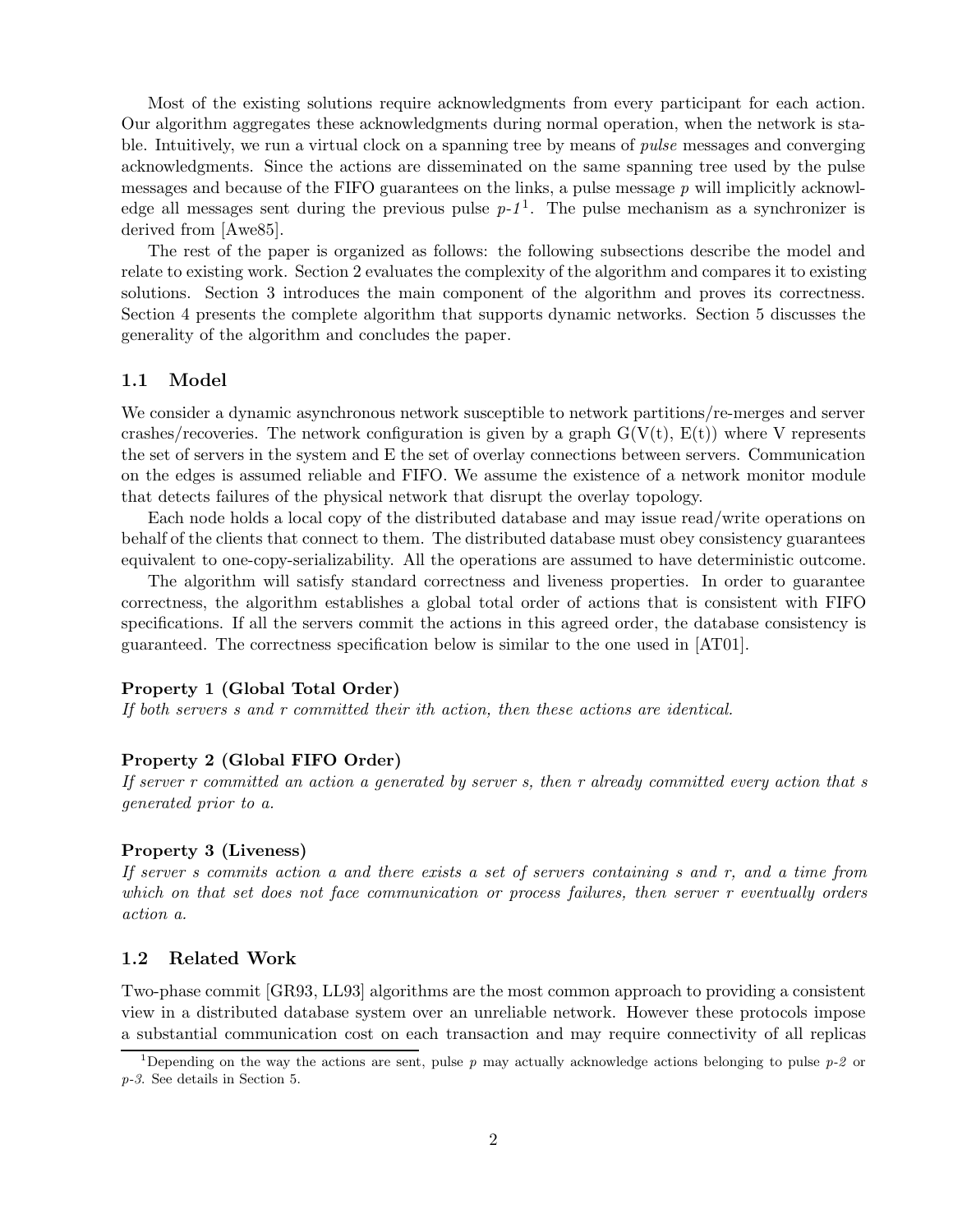| $Algorithm\Measure$ | Space           | $\#\text{Mesgs}$ | disk writes   | time | space                  | $\#\text{mess}$ | $_{\text{time}}$ |
|---------------------|-----------------|------------------|---------------|------|------------------------|-----------------|------------------|
| 2PC[GR93]           |                 |                  | $n+1$         |      |                        |                 |                  |
| [Ami95, AT01]       |                 | $+2/$            | 1/n           | O(1  | $\Omega(n)$            | $\Omega(n)$     |                  |
| This paper          |                 | + 27             | $\frac{1}{n}$ |      |                        | $O(\log n)$     | O(1              |
| Overhead            | per transaction |                  |               |      | per topological change |                 |                  |

Table 1: Complexity Comparison

in order to recover from some simple fault scenarios. Three phase commit protocols [Ske82, KD95] overcome some of the availability problems paying the price of an additional communication round.

Lamport introduced a now famous algorithm, known as the Paxos part-time parliament [Lam98]. By using the analogy with a parliamentary system where legislators have to agree on the decrees that are passed, Lamport presents a solution which is basically a three phase commit variant with better survivability properties. This solution is later analyzed by Lampson [Lam01] which puts it in a formal framework. The voting and updating of permanent records is performed only in the senate, (the primary component).

Keidar [Kei94] introduces a protocol that uses group communication to reduce the communication price by using group multicast primitives instead of point to point communication. Amir and Tutu [AT01, Ami95] also use group communication in order to improve communication performance. Their algorithm aggregates the acknowledgments required for each action thus improving even further the efficiency of the solution. The resulting protocol is highly efficient during normal operation and pays a higher price only when network faults occur. However, since it relies on the membership services provided by the group communication, the protocol cannot scale with the number of participants. Fekete, Lynch and Shvartsman [FLS01] develop a similar algorithm based on a different specification of a partitionable group communication service. However, the complexity of the group communication specifications, which hide some of the solution costs behind various abstractions, makes these algorithms more difficult to analyze.

# 2 Complexity Analysis

To stress the analytical improvements that the current algorithm brings, we compare its complexity with some of the existing solutions. We can consider standard complexity measures for distributed algorithms, such as:

- Space per node per edge of the overlay network. We consider the size of the data structures that each node needs to store.
- Communication per edge of the overlay network. We consider this measure more relevant for peer to peer systems than the more frequently used "total number of messages" measure, because it captures the congestion that the algorithm induces on each link.
- Time elapsed from input to output, normalized over network diameter (number of roundtrips).
- Forced disk writes required per transaction in the system.

We can distinguish between complexity of storing and communicating the *data* and complexity of the (protocol-induced) overhead in messages and data structures. This overhead can be traced to responses to topological changes as well as to responses to transactions.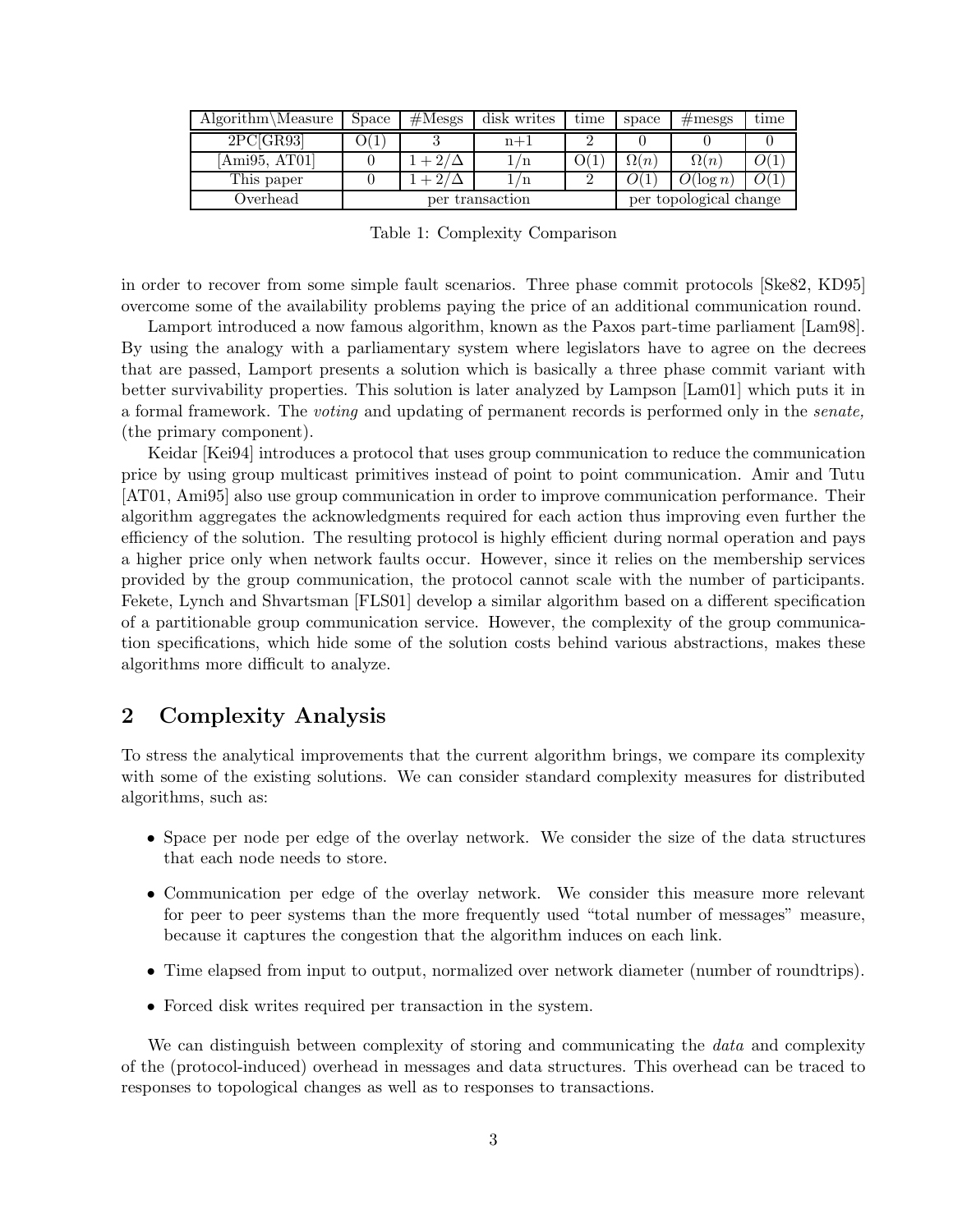The current solution has smaller overhead per transaction, but pays more per topology change. This is however desirable as it is assumed that the transaction frequency is significantly higher than the rate of network changes. The number of messages sent per transaction, per link is  $1 + \frac{2}{\Delta}$ , where  $\Delta$  is the aggregation coefficient (i.e the number of transactions per pulse in our algorithm, or the number of transactions per token cycle in the group communication implementation based on a ring protocol).

To measure the overhead paid for a topology change we consider as one topology change as any number of failures that are detected "simultaneously". The present algorithm has constant overhead in time and space, and  $log n$  overhead in number of messages sent per link per topological change. The logarithmic factor is the price paid to compute a spanning tree [GHS83, Awe87]. Previous solutions based on group communication require linear  $(\Omega(n))$ , where n is the number of nodes) overhead in communication and space, because of the inherent "membership learning" component, making them unscalable. Membership learning means that all the nodes must know the ID of all other nodes in the same connected component, which requires communicating linear  $(\Omega(n))$  amount of information over a single edge, as well as storing linear  $(\Omega(n))$  information at each node.

Prior solution due to Lamport [Lam98] is difficult to evaluate, but it appears to require linear space and communication overhead as well.

The time complexities of all these solutions are of the order of magnitude of cross-network latency, i.e. constant factor away from optimum.

# 3 Basic Algorithm

To give a better intuition of the role of each component of the algorithm, we will develop our solution gradually, by relaxing the working network model from a theoretical static synchronous network to the internet-like partitionable, asynchronous network model. The final algorithm can be viewed as consisting of several well-defined modules (Figure 1). The modules are designed to be oblivious to the changes in the model; a module is designed to run under certain preconditions and the subsequent additions to the algorithm will ensure the preservation of those preconditions despite the changes in the network model. We establish an invariant which will guarantee the correctness of the algorithm and we will show that, as we add more modules to the algorithm, the invariant is preserved.

The algorithms are presented in a generic pseudo code form which uses standard notation conventions: some\_message( $data$ ) denotes a message passed through the network containing the relevant information data; some variable denotes a local variable.

### 3.1 Synchronous Network Solution

If we consider the static network model given by  $G(V, E)$  where all communication is synchronous and no server or network failure is possible, the problem is trivially solved. Each update is propagated through the network to all the nodes. Since the system is synchronous all the updates can be ordered and executed based on the ordering of the local timestamps attached to them and the "ID" of the update (which can be the contents of the update, or the ID of the issuing node, if available).

### 3.2 Static Asynchronous Network Solution

Let's consider a static network (no server or network failures) with asynchronous communication. We distinguish two steps in this situation.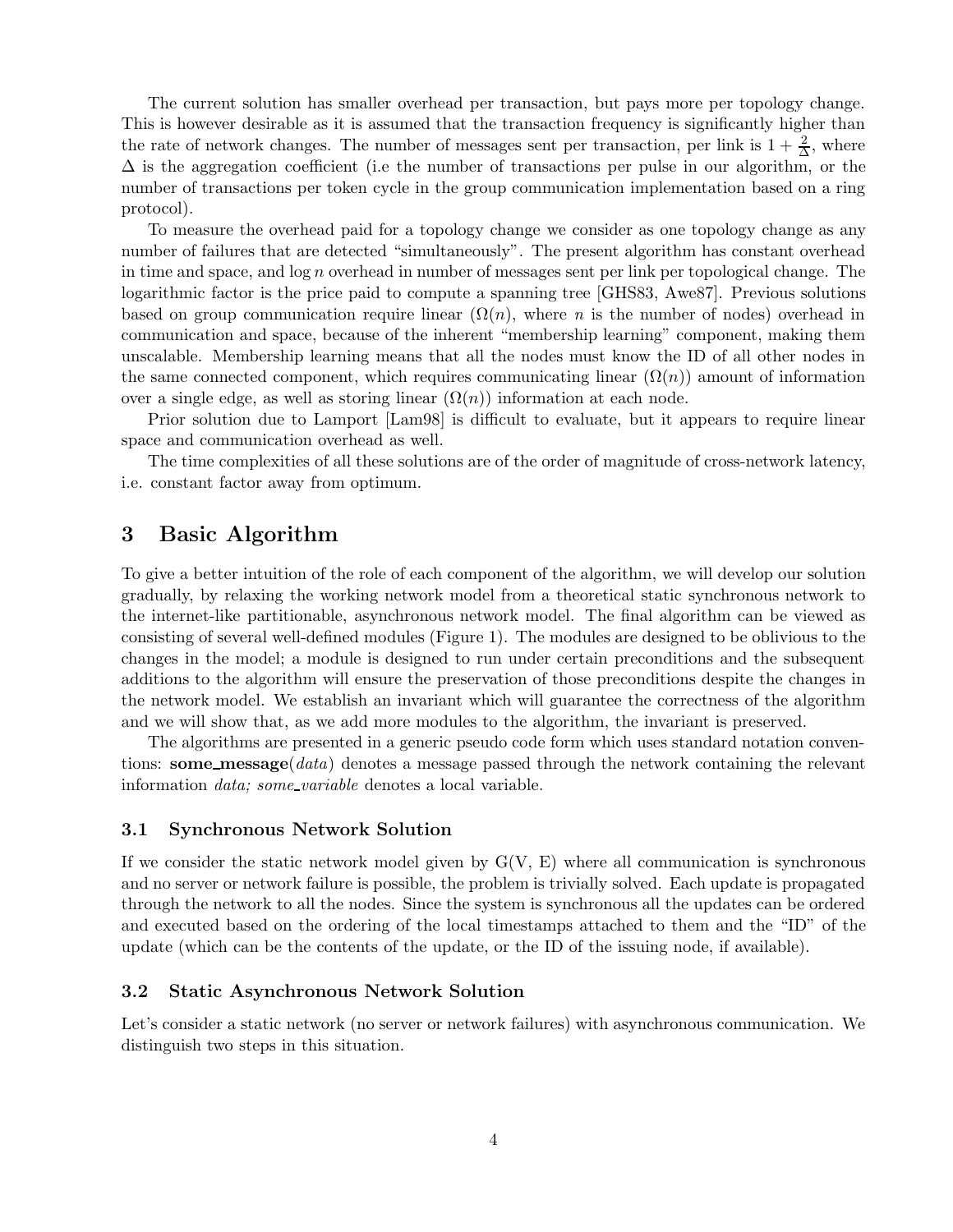- Initialization: Construct a spanning tree over the given network. This is a well-studied problem with a wide range of solutions [GHS83, Awe87]. In the appendix we give a simple possible solution.
- Synchronization: The algorithm will simply emulate a synchronous environment, by maintaining a running "virtual clock". Each "pulse" of the clock is generated by flooding a message over the fixed tree constructed in the previous step and converge-casting acks over subtrees (see Algorithm 1).

Actions are sent in FIFO order on each link, along the same tree. For the simplicity of the analysis, but without reducing generality, we can assume that actions are initiated only by the root of the tree. Obviously, any node can first send their actions to the root which can introduce them into the system. Section 5 will analyze the impact of transparently allowing nodes to inject actions in the system. Furthermore we will consider that all the actions are sent together with the pulse message. These choices do not restrict in any way the generality of the model as we will show in section 5, but they significantly simplify the presentation and the understanding of the solution.

Each node keeps track of the virtual clock using the local variable *localClock* which is updated based on the **pulse** messages. Each node i will also maintain a buffer  $\beta_p^i$  containing the ordered set of messages received during pulse p (when  $localClock = p$ ). We denote  $\beta_p^i$  the ordered content of  $\beta_p^i$  at the end of pulse p (when the local clock is incremented). A new pulse is generated by the root only after receiving **pulse\_ack** messages from every node. When receiving pulse  $p+1$ , each node commits the messages belonging to the previous pulse<sup>3</sup> .

We introduce the following invariant:

**Pulse invariant:** 
$$
\overline{\beta_p^i} = \overline{\beta_p^j} \equiv \overline{\beta_p}
$$
,  $\forall i, j, p$ 

#### Lemma 1

Algorithm 1 maintains the Pulse Invariant on a static asynchronous network.

### Proof:

The invariant is trivially satisfied when the algorithm starts as all the buffers will be empty.

Since the links of the tree are reliable and FIFO, every node will receive all the messages generated by the root, in the same order. When the root initiates the message **pulse** $(p+1)$ , it will not send any more messages belonging to pulse  $p$ . Since **pulse and pulse-ack** messages are sent on the same tree, the causal relationship between the reception of the messages  $pulse(p)$ , data for pulse p and **pulse** $(p+1)$  will be maintained at each node. This guarantees the inviolation of the invariant.

 $\Box$ 

Note: On a static network where only the root sends messages on a spanning tree, there is no need for pulse messages in order to guarantee the distributed commit. The FIFO and reliability guarantees on the links are sufficient. The pulse will become useful however when used as a piece of a more general algorithm, under the model of a dynamic network, in the following sections.

<sup>&</sup>lt;sup>2</sup>When there is no confusion about which node we are referring to, we will use the simplified notation  $\beta_p$ .

<sup>&</sup>lt;sup>3</sup>The remark if not previously committed in the algorithm code is meant to protect from situations that will be described later, where actions will be retransmitted after network changes have occurred and a node may receive the same pulse message again as we see later in the presentation. To enforce this the algorithm either queries the database or writes to private permanent storage the last committed pulse.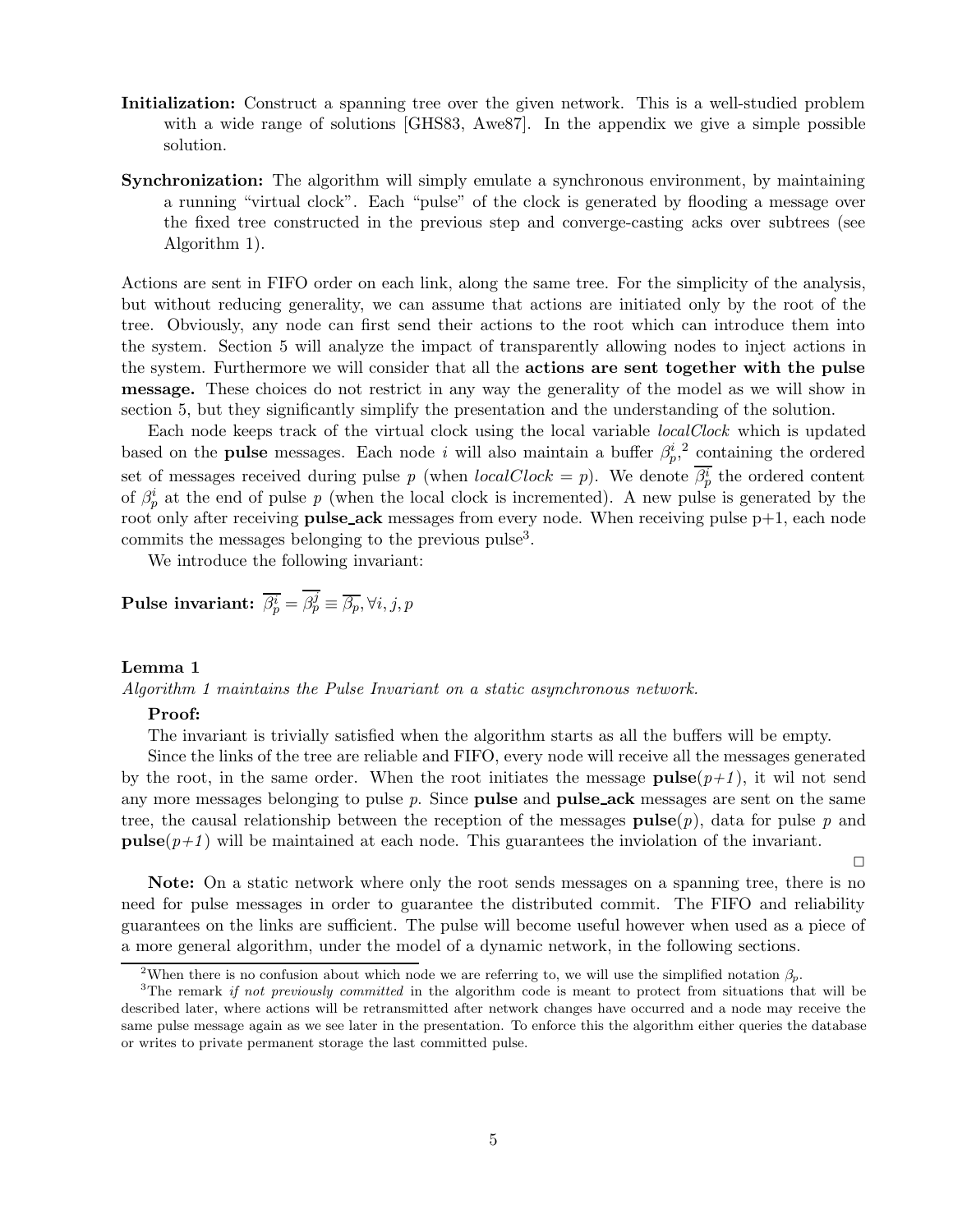Algorithm 1 Pulse Algorithm (Synchronizer)

```
1: when: receive data message from parent do
2: store message in \beta_{localClock}3: forward data_message to all children c in children_list
4: when: receive pulse(p) message from parent do
5: commit, if not previously committed, all messages in \beta_{p-1}6: localClock \leftarrow p7: for all children c in children_list do
8: pulseack[c] \leftarrow false9: forward \mathbf{pulse}(p) message to c
10: when: receive pulse_ack(p) message from c do
11: pulseack[c] \leftarrow true12: if pulseack[c] = true for all children c then
13: if parent \neq nil then
14: send pulse_ack(p) message to parent
15: else { if parent = nil, i.e. root of the tree }
16: commit, if not previously committed, all messages in \beta_n17: execute generate next pulse()
18: when: invoked generate_next_pulse() do \{ \text{ code for Procedure generate\_next\_pulse}(\}19: localClock \leftarrow localClock + 120: generate pulse[localClock] message and send to all children
21: send data messages for pulse localClock to all children
```
## 4 Complete Algorithm

In this section we will consider an asynchronous network whose connectivity may change in time; the network is described by the dynamic graph  $G(t) = (V(t), E(t))$ .

We can now introduce all the components of our algorithm model. Figure 1 illustrates the event flow between the various modules of the algorithm. The figure also maps to the state machine of the whole algorithm, as the different modules correspond to code executed in different states. The overlay network wrapper contains an edge failure/recovery detection mechanism that runs independently of the other components. When a change in the connectivity of the underlying network is detected, the wrapper sends a freeze signal to all the components, stopping their execution. The reset procedure (Algorithm 6) is triggered, which simply restarts the Spanning Tree construction algorithm when a topological change occurs. This mechanism has been studied in detail by Afek, Awerbuch and Gafni [AAG87]. When the spanning tree is complete the Reconciliation Algorithm is notified. The Reconciliation Algorithm is basically a brute force reinstatement of the Pulse Invariant after a network change has occurred. The power of the algorithm lies in its simplicity and strict specifications of its modules.

### 4.1 Fully Connected Dynamic Network Solution

For the moment we assume that global connectivity is maintained even when some links fail. Nodes do not fail. There is always a spanning tree for the whole network, but link failures may force the rebuilding of the tree.

Consider the node i with highest pulse number  $maxpulse$ . The highest completed pulse in the system is *maxpulse-1*. Even though some messages may have been sent during pulse *maxpulse*,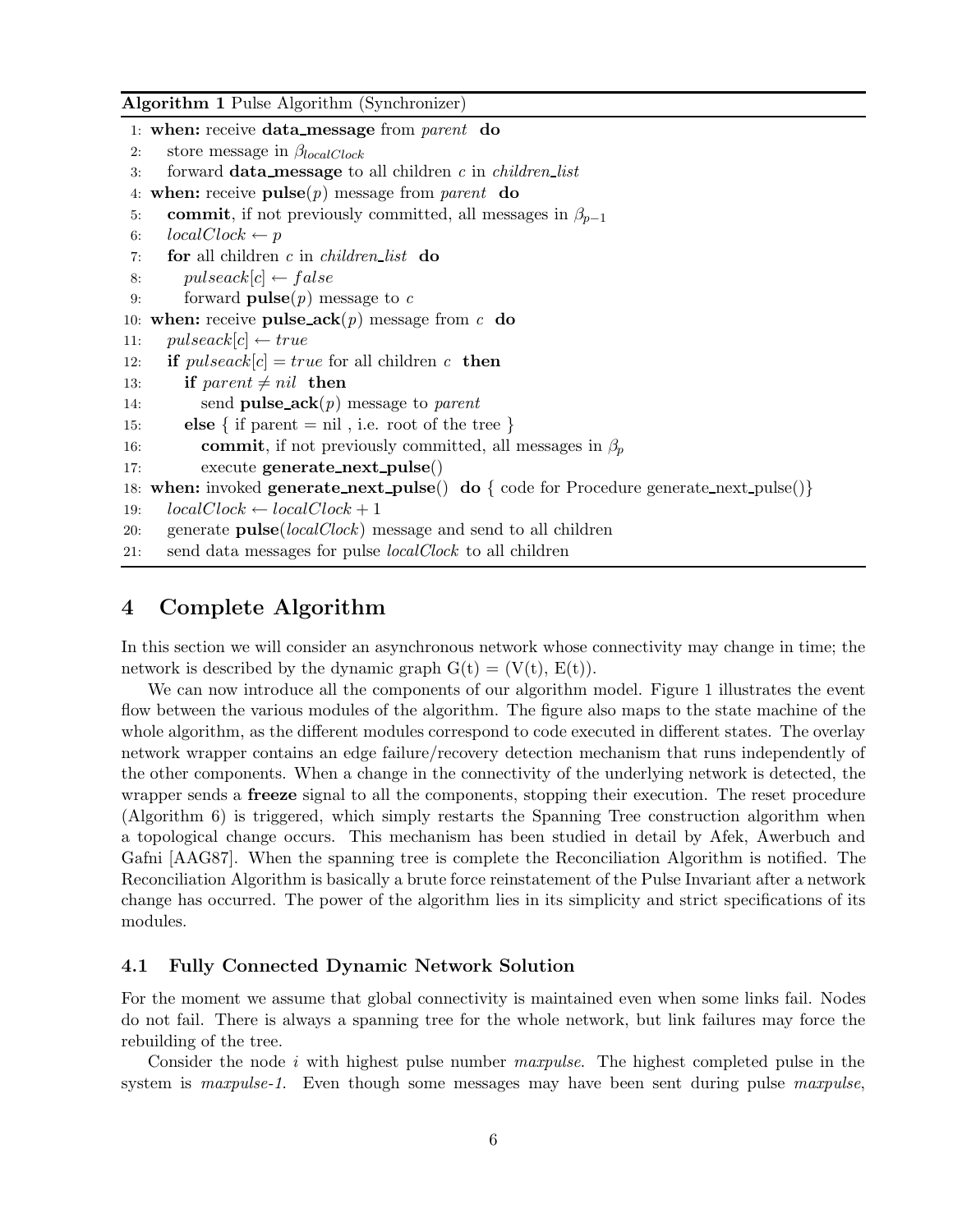

Figure 1: Conceptual Replication Algorithm

since that pulse was not completed, it needs to be re-executed in order to guarantee the invariant preservation. The Reconciliation algorithm will reset the *localClock* of the tree root to maxpulse-1<sup>4</sup>. In a practical implementation this value can be trivially determined and set while building the spanning tree. The reconciliation algorithm will send a **pulse\_restart**() notification to the Synchronizer upon its termination. The pulse algorithm resumes with the tree root generating pulse maxpulse and resending all the messages corresponding to that pulse. The Synchronizer Algorithm is enhanced with the following wrapper in order to handle the two notifications.

#### Algorithm 2 Wrapper for Pulse Algorithm

- 1: when: receive freeze() notification from reset procedure do
- 2: freeze execution
- 3: when: receive pulse\_restart() notification from reconciliation module do

```
4: if parent = NIL then
```
5: execute generate next pulse()

### Lemma 2

Algorithms 2,1 maintain the Pulse invariant under a fully connected dynamic network

### Proof:

A new pulse is generated only if the algorithm executes line  $PA_{17}$  (line 17 of the Pulse Algorithm) or lines  $W_5$  (line 5 of the Wrapper).

At both points the *localClock* of the root is incremented and the next consecutive pulse is generated. If the new pulse is created in line  $PA_{17}$ , then the invariant is maintained following Lemma 1 as it means the network was static for the duration of the pulse. If the maximum pulse number detected in the system is *maxpulse* then there was a node  $i$  that previously generated pulse number *maxpulse.* That could have happened only in lines  $PA_{17}$  or  $W_5$ , as mentioned before. By induction, since, according to the algorithm, line  $W_5$  will never create a pulse number that wasn't already in the system, it follows that pulse number maxpulse was initially originated by a note j executing line  $PA_{17}$ . When j created **pulse**(*maxpulse*) all the nodes in the tree have already received the data corresponding to pulse maxpulse-1 (the data is piggy-backed on the **pulse** $(\textit{maxpulse-1})$  message). When the algorithm restarts the pulse all the nodes will be able to commit on  $\beta_{maxpulse-1}$ .

<sup>&</sup>lt;sup>4</sup>As no node disconnects we can assume that the new spanning tree has the same root as the old one.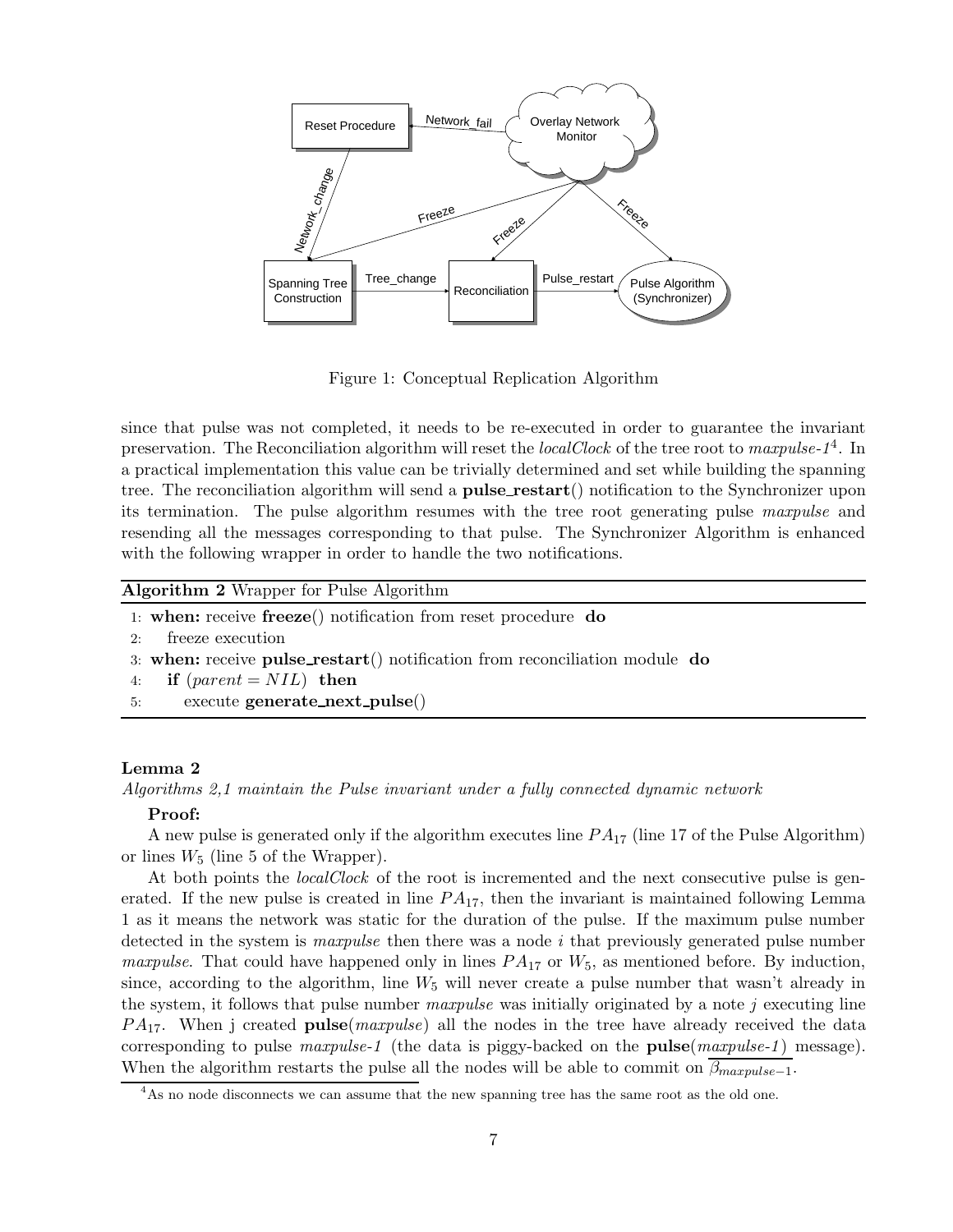### 4.2 Fail-Stop Network Solution

Let's consider now the situation where link failures can partition the network into separate components which are unable to communicate with each other. If, for example, we have two such components, A and B, they are completely disjoint and a node in A cannot communicate with any node in B, but can communicate with any other node from A.

Among the set of different connected components we will identify exactly one component as being the *primary* component. The primary component is determined using a *quorum* system. The synchronizer algorithm will continue to execute only in the primary component. We also extend the model to support node failures (crashes). At this point we consider that failed nodes do not recover; nodes that become disconnected from the primary component are also considered failed and do not rejoin the system.

As mentioned, the primary component is determined using a quorum system. Quorum systems and their properties have been largely studied in the literature [AW96, JM90, Woo98]. Examples of quorum systems include majority, monarchy, tree-based and dynamic linear voting.

The algorithm remains basically the same, but the reconciliation phase will also collect the data necessary to determine the primary component. This information could be collected by the tree construction algorithm, thus improving the efficiency. For clarity purposes however, we prefer to keep the algorithm blocks independent. The algorithm stops in all non-primary components. In Appendix A we show a sample implementation of a quorum detection mechanism based on weighted majority.

The fail-stop model exhibits the famous Consensus impossibility problem, presented by Fischer, Lynch and Paterson [FLP85]. Consider *maxpulse* to be the maximum localClock value in a component. It is possible that some members (now in a different component) completed the pulse maxpulse and moved on to the following pulse, committing on the messages from pulse maxpulse. Alternatively, it is possible that there are nodes that didn't advance to pulse maxpulse and therefore didn't even commit on pulse maxpulse-1. If all the nodes in the current component have the same local clock, they cannot tell which of the above scenarios is present in the system. However, the key element in overcoming this problem is the fact that the two described situations cannot occur simultaneously!

### Lemma 3

#### The algorithm maintains the Pulse Invariant under a fail-stop network model.

#### Proof:(Sketch)

Let *maxpulse* be the maximum pulse number in the primary component. According to Lemma 2, the invariant is maintained for all  $p_jmaxpulse$ . As the pulse algorithm resumes, all the messages belonging to pulse *maxpulse* will be retransmitted. If there exists (outside the component) a node j with  $localClock = maxpulse + 1$ , it means that it already committed on the messages of pulse maxpulse. However, in this case all the nodes in the primary will have *localClock=maxpulse* and will have  $\beta_{maxpulse} = \overline{\beta_{maxpulse}}$  and they will commit on the same set of messages as node j.

According to the quorum guarantees, at most one component will be chosen as primary and will continue the execution of the Pulse algorithm. According to the algorithm all the other components will never commit any action from this moment on. Thus, the invariant is preserved.

 $\Box$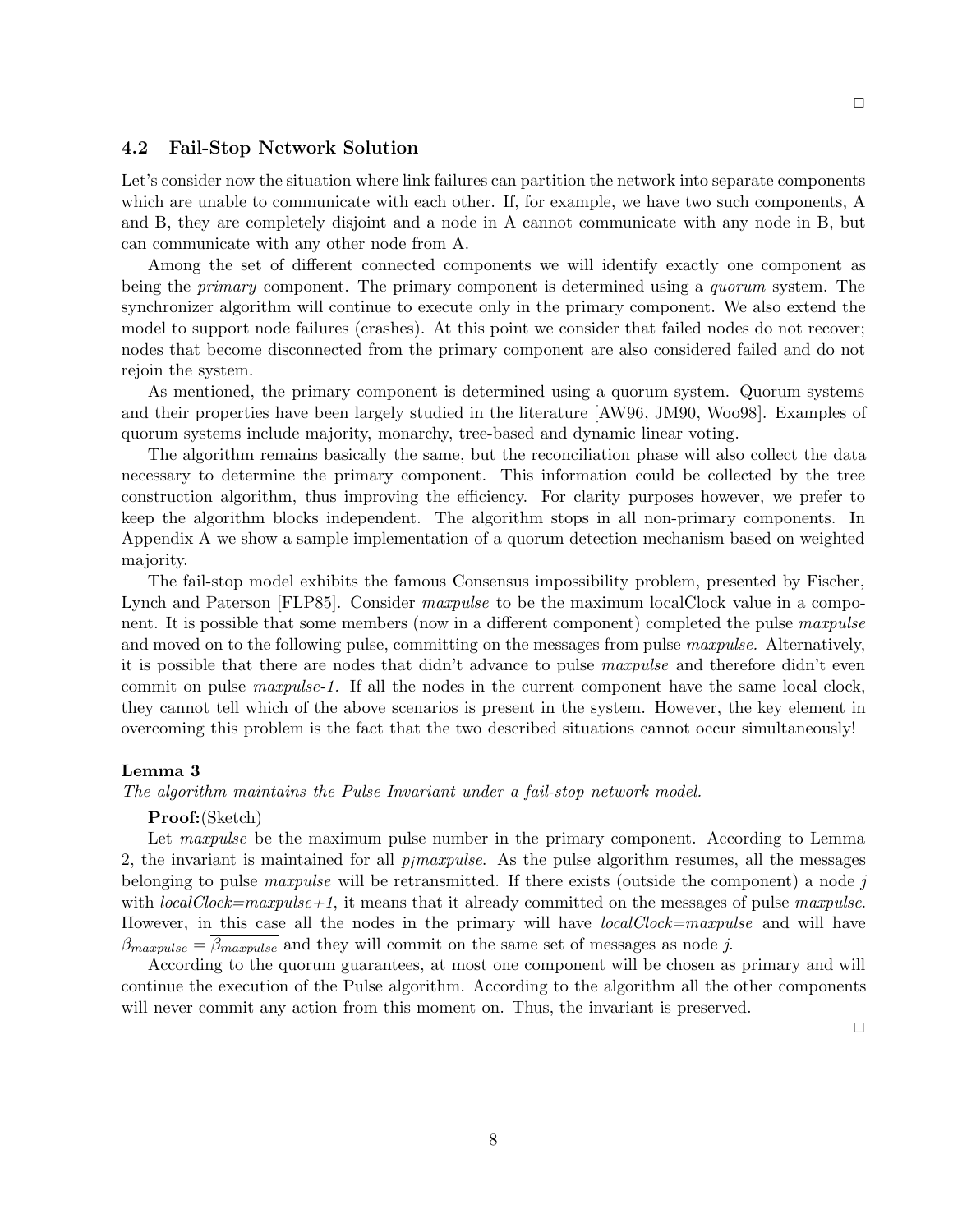### 4.3 Partitionable Network

We finally consider the most general network model  $G(V(t), E(t))$  where nodes can fail and subsequently recover; link failures/recoveries can cause the network graph to partition into separate components and partitioned components can re-merge. All these events can occur independently, in cascade or simultaneously, in any combination. As before, at all times only one component will be identified as the primary component and the pulse algorithm will be executed only in the primary component. However, the nodes in the non-primary components are not forever stopped; instead, they may exchange information with other nodes, as the network connectivity changes, and even rejoin the primary component.

This model introduces a new complication. When several previously separated components merge, they will have different knowledge about the state of the system and will need to be updated to the most recent information available in the component. For simplicity, but without restricting the generality, we can assume that the root of the new tree is one of the "most updated" nodes in the component (it has the maximum pulse number). This can be trivially enforced upon the construction of the spanning tree.

Algorithm 3 Reconciliation Algorithm

```
1: when: receive tree change() notification from Spanning Tree Construction module do
2: execute LinkUpdate() procedure
3: if parent = NIL) then
4: send reconcile(localClock) message to all children
5: when: receive reconcile(p) from parent do
6: reconcile \leftarrow TRUE7: reconciledClock \leftarrow p8: when: (reconcile = TRUE) and (localClock = reconciledClock) do
9: if (children\_list \neq NIL) then
10: send reconcile(localClock) to all children
11: else
12: send reconcile ack to parent
13: when: receive reconcile ack from j do
14: reconciled[j] \leftarrow TRUE15: if (reconciled[k] = \text{TRUE} for all k in children list) then
16: if (parent \neq NIL) then
17: send reconcile_ack to parent
18: else if (Quorum() then
19: send restart_pulse() notification
```
The Reconciliation procedure will bring all nodes to the same *localClock* value and update the local buffers correspondingly in order to re-establish the invariant. The more updated nodes will pass their information to the less updated ones. Actions belonging to completed pulses were already committed by the primary component and therefore can be safely committed by the less updated members at this time. This phase proceeds locally, in parallel on each link of the overlay network. At the same time the root will start a termination detection wave by sending a **reconcile** message. When a node is reconciled with its parent, the reconcile message is propagated on the tree towards the leaves. When finished reconciling, the leaves of the tree will generate **reconcile\_ack** messages marking the completion of the procedure. These acknowledgments are propagated back towards the root once each node has received a **reconcile\_ack** message from all its children. All this process is executed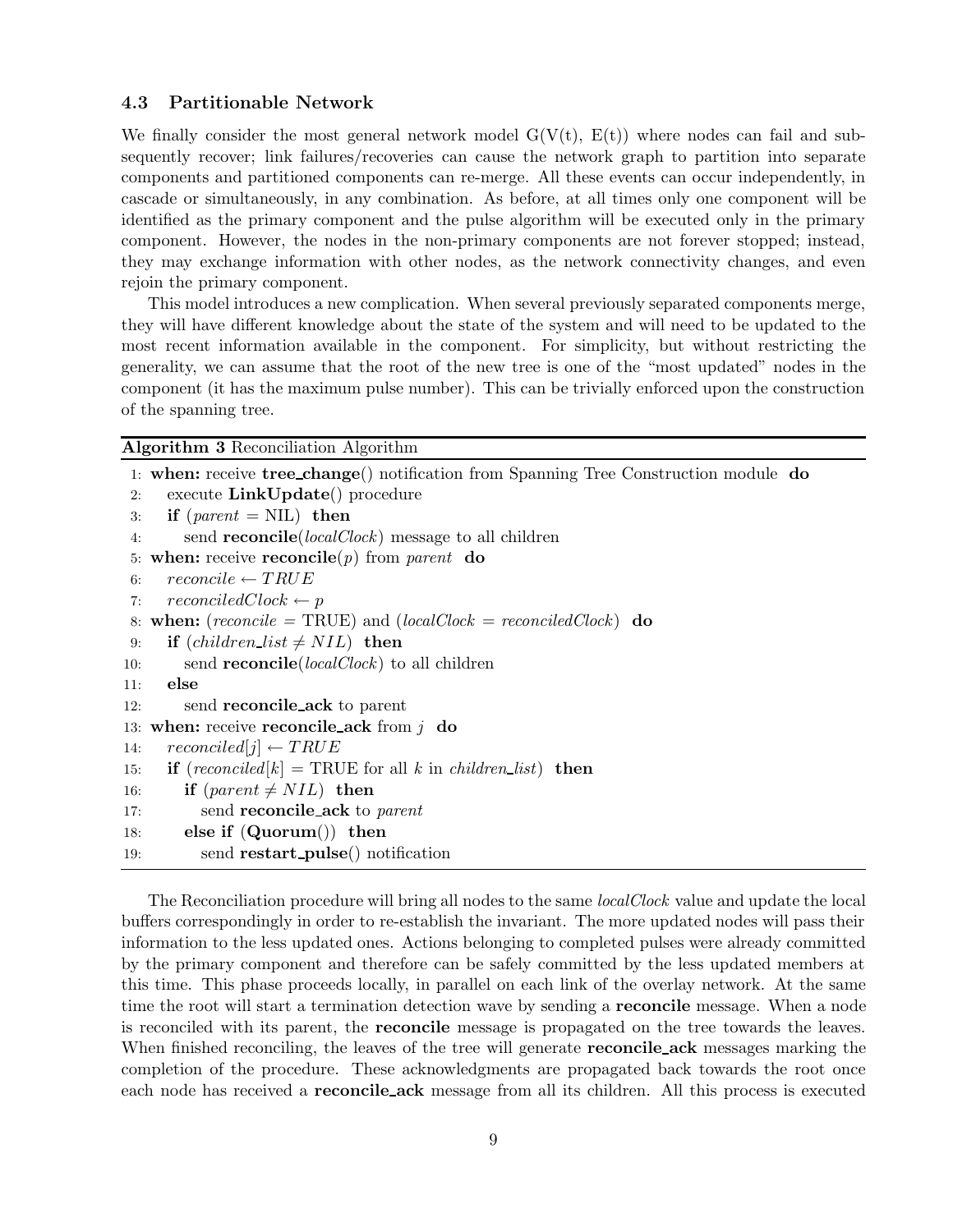for any changes in the connectivity, and will be triggered even when non-primary components merge. When the reconciliation phase is finished, if the newly formed component has the quorum, it will restart the pulse algorithm.

The reconciled Pulse variable keeps track of the maximum pulse number in the component in order to detect the termination of the LinkUpdate procedure. The *clocks*<sup>[]</sup> array in the LinkUpdate procedure keeps track of the current state of each neighbour as far as this node knows, in order to verify the completion of the updating procedure. Note that the updating mechanism is not restricted to the tree links but can use all available connections in order to speed the process. However, as it is presented, the LinkUpdate procedure is inefficient because several nodes may redundantly attempt to update the same node. This can be avoided with more careful information exchange, but this method was preferred to illustrate the simplicity of the basic process.

Algorithm 4 LinkUpdate procedure

1: send state( $localClock$ ) to all neighbours 2: when: receive state( $clock$ ) from j do 3:  $clocks[i] \leftarrow clock$ 4: execute UpdateLinks() 5: when: receive data\_message( $msg, p$ ) from j do 6: store msq in  $\beta_n$ 7: if (received all messages for pulse  $p$ ) then 8: commit messages in  $\beta_p$ 9:  $localClock \leftarrow p+1$ 10: execute UpdateLinks() 11: when: invoked UpdateLinks() do 12: for all neighbours  $k$  do 13: **if**  $(localClock \geq clocks[k])$  **then** 14: send in order all messages in  $\beta_p$  to k,  $p = clocks[k]$ ..localClock-1 15:  $clocks[k] \leftarrow localClock$ 

### Lemma 4

The algorithm preserves the pulse invariant under a partitionable network model.

### Proof:(Sketch)

Let's consider two disjoint components  $C_1$  and  $C_2$ . Let's assume that none of these components experienced joins or merges since they were disconnected from the primary (possibly they experienced several leaves/partitions). The reconciliation procedure will only update the nodes to the most current state, and only messages already committed by some node will be committed, therefore preserving the invariant. Due to the quorum properties only one component continues executing the pulse after the reconciliation is completed. As guaranteed by Lemma 3, the invariant will be maintained in this component for the incompleted maxpulse pulse as well as for the previous pulses.

 $\Box$ 

#### Theorem 1

The algorithm satisfies the Correctness and Liveness properties specified in Section 1.1.

### Proof:(Intuition)

The liveness is intuitively guaranteed as none of the components of the algorithm can block indefinitely, as long as the network is stable for a sufficient period of time. A formal analysis is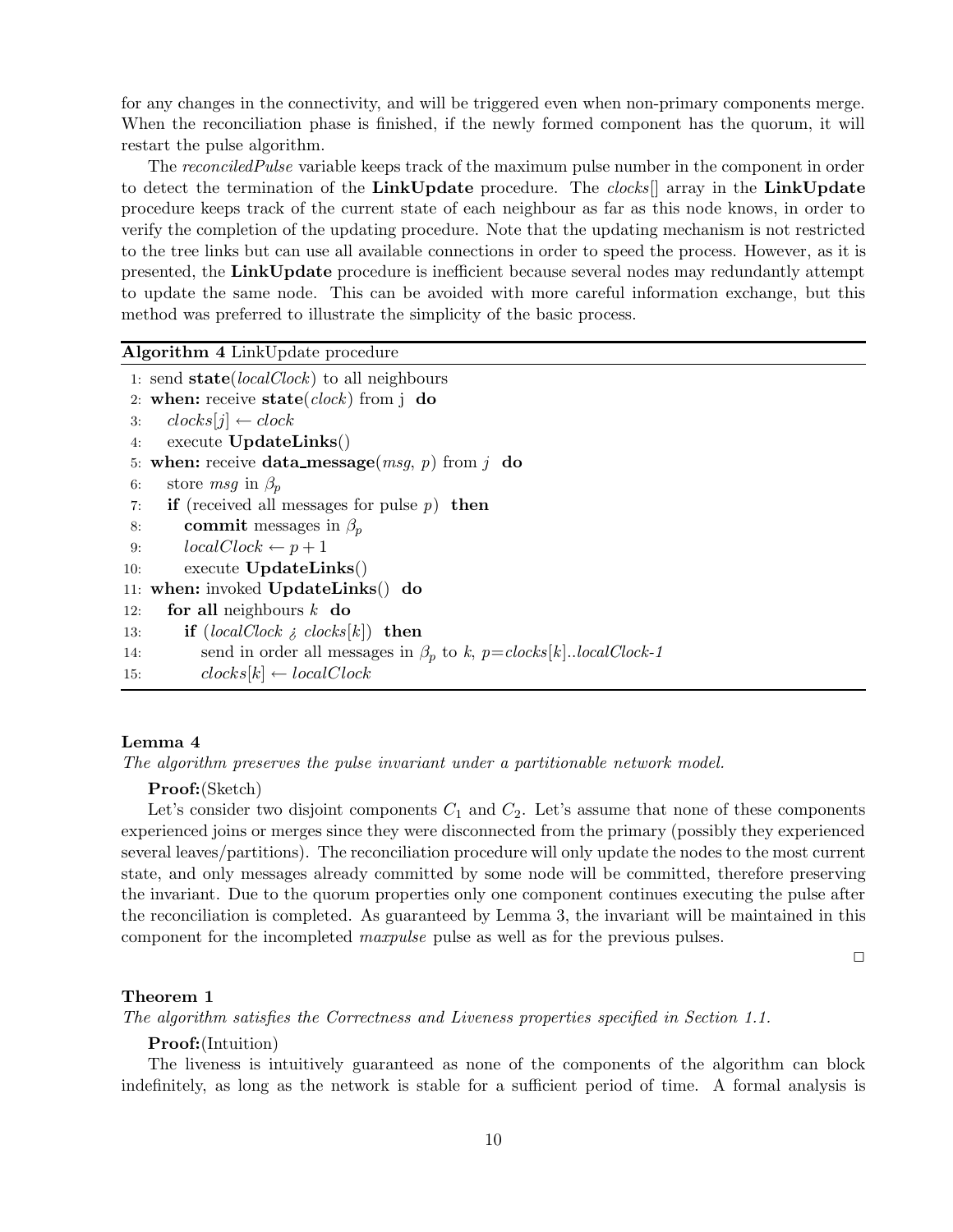possible, but we have to omit it for space considerations. The global total order is guaranteed by the two-layered ordering that the algorithm provides: within each pulse messages are strictly ordered preserving FIFO properties. The pulses form a unique increasing sequence. When a pulse is repeated, only messages that were originally part of that pulse will be retransmitted and their order will remain unaltered. Finally, the quorum mechanism guarantees the uniqueness of the pulse number sequence which therefore translates in the unique, global ordering of actions

 $\Box$ 

# 5 Discussion

In section 3.2 we chose to only allow the root of the spanning tree to send messages and only at the beginning of a pulse (piggy-backed on the pulse message). This is not a restriction in the model, but merely a simplification to allow a clearer presentation of the algorithm.

Let's consider the model where still only the root is allowed to send data messages, but messages can be sent at any time through the course of a pulse. In this situation, when a node  $i$  receives **pulse** $(p+1)$ , it doesn't have the guarantee that all the other nodes have received all the messages generated during pulse p and cannot yet commit on  $\overline{\beta_p}$  (although j has all these messages). If j would commit it is possible that all the nodes that committed on this set are disconnected from the nodes that didn't receive the complete set which will go on and form the next primary. The invariant will then be violated as the primary will commit on a smaller set and incorrectly advance to the next pulse. Therefore the algorithm has to be changed to commit  $\beta_{p-1}$  only when it receives **pulse** $(p+1)$ . The reconciliation procedure will also need to be changed to retransmit messages from pulse maxpulse-1 to all members of the component, before restarting the pulse *maxpulse* as there may be participants that do not have all these messages; however, the nodes with *localClock=maxpulse* are guaranteed to have  $\overline{\beta_{maxpulse}}$  and can therefore update the others.

It is quite straightforward now to see that any node can actually generate messages and disseminate them through the tree. Let m be a message generated by node i during pulse  $p$ ; m is disseminated through the tree and each node will store it in  $\beta_p$  as it receives it. Since m is generated before the **pulse\_ack**( $p+1$ ) message it will reach the root of the tree before the beginning of pulse  $p+2$ . Any node j in the component is guaranteed to receive m before it receives  $\mathbf{pulse}(p+\mathcal{Z})$  and will be able to commit on it upon reception of  $pulse(p+3)$ .

Another aspect that was not discussed explicitly in the algorithm is the need for logging to permanent storage in order to protect the algorithm from node crashes. Each action that is injected into the system needs to be written to disk by at least one node, the one creating the action. This is needed in order to guarantee that the action is not completely lost in case of a quorum crash, when some nodes committed the action while others were about to.

Also each node that becomes part of the primary component needs to mark this membership on disk. When a member of the quorum recovers after a crash, it cannot become part of a new quorum unless it finds out that the quorum he was part of was superseded by subsequent quorums, or unless it talks with all the members of the quorum he was a member of (this is needed when the whole quorum crashed), as the node needs to guarantee that he has the complete information about the actions committed in the pulse that he was part of before it can restart executing the algorithm. These requirements are identical to the ones needed by [AT01] and are further detailed there.

The algorithm appears to suffer in comparison to other solutions as it commits "together" all the actions that were generated during a given pulse. Group communication based solutions do, in reality, the same thing: they commit an action when the total order primitive has established the order of the action. An efficient group communication implementation will actually use a method (ring protocol,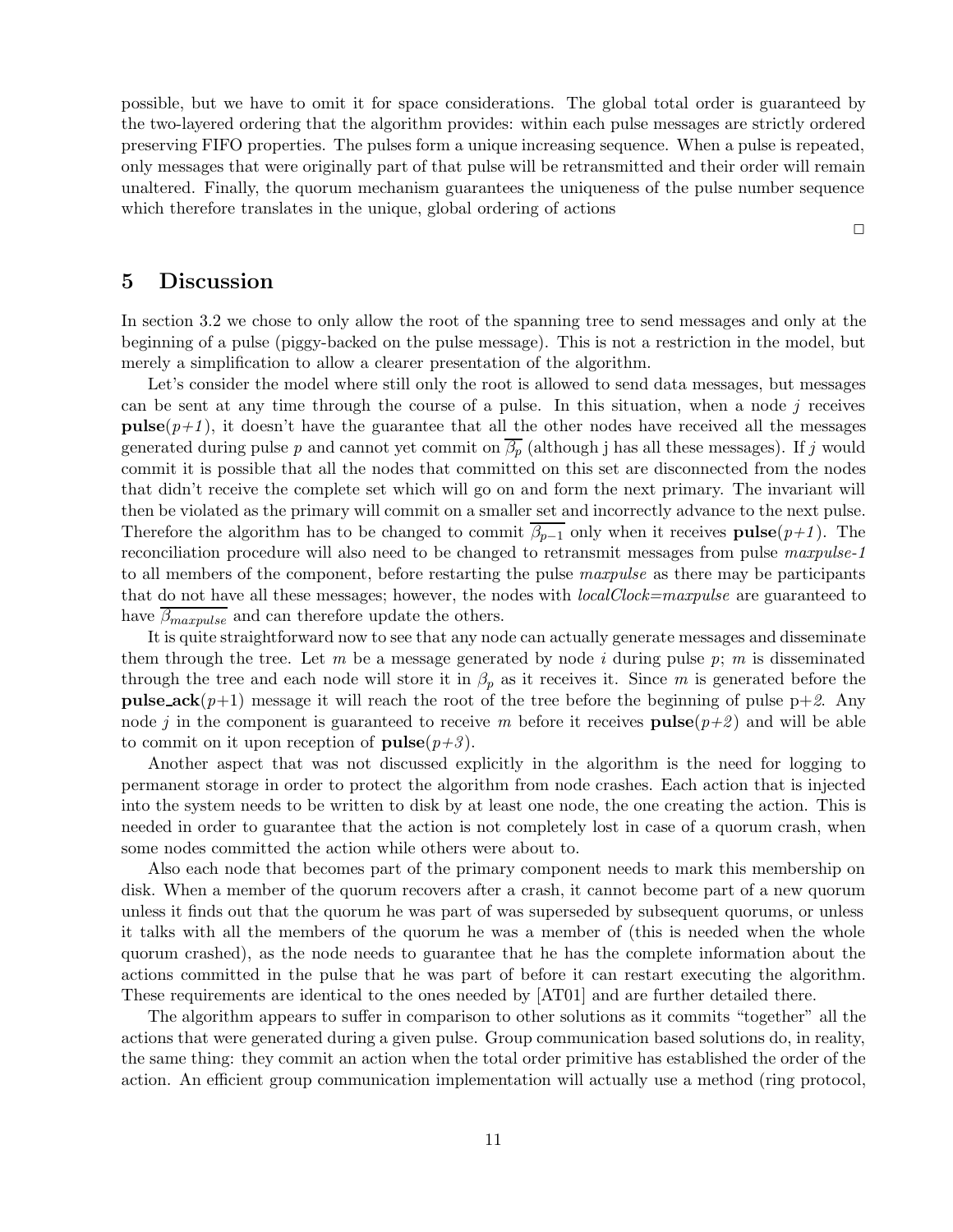tree) that also aggregates the ordering of all the messages that occur during a roundtrip time which is what we do as well. Two-phase commit does commit each action individually, but it takes just as much time as our algorithm needs to aggregate and commit several actions.

This analysis shows the generality of our algorithm despite its apparent simplicity. The simplicity, however, is a great bonus as it allows the design of a clean, provably correct implementation. Furthermore, although the algorithms presented in this paper do not have this property, we believe that a self-stabilizing version of the algorithm can be designed.

# References

- [AAG87] Y. Afek, B. Awerbuch, and E. Gafni. Applying static network protocols to dynamic networks. In IEEE Symposium on Foundations of Computer Science, pages 358–370, 1987.
- [Ami95] Y. Amir. Replication Using Group Communication over a Partitioned Network. PhD thesis, Hebrew University of Jerusalem, Jerusalem, Israel, 1995. http://www.cnds.jhu.edu/publications/yair-phd.ps.
- [AT01] Y. Amir and C. Tutu. From total order to database replication. Technical Report CNDS 2001-6, Johns Hopkins University, November 2001.
- [AW96] Y. Amir and A. Wool. Evaluating quorum systems over the internet. In Symposium on Fault-Tolerant Computing, pages 26–35, 1996.
- [Awe85] Baruch Awerbuch. Complexity of network synchronization. Journal of the ACM, 32(4):804– 823, 1985.
- [Awe87] Baruch Awerbuch. Optimal distributed algorithms for minimum weight spanning tree, counting, leader election and related problems (detailed summary). In ACM Symposium on Theory of Computing, pages 230–240, 1987.
- [FLP85] M. H. Fischer, N. A. Lynch, and M. S. Paterson. Impossibility of consensus with one faulty process. Journal of the ACM, 32(2):374–382, April 1985.
- [FLS01] A. Fekete, N. Lynch, and A. Shvartsman. Specifying and using a partitionable group communication service. ACM Transactions on Computer Systems,  $19(2):171-216$ , May 2001.
- [GHS83] R. Gallager, P. Humblet, and P. Spira. A distributed algorithm for minimum-weight spanning trees. 5(1):66–77, 1983.
- [GR93] J. N. Gray and A. Reuter. Transaction Processing: concepts and techniques. Data Management Systems. Morgan Kaufmann Publishers, Inc., San Mateo (CA), USA, 1993.
- [JM90] S. Jajodia and D. Mutchler. Dynamic voting algorithms for maintaining the consistency of a replicated database. ACM Transactions on Database Systems, 15(2):230–280, 1990.
- [KD95] I. Keidar and D. Dolev. Increasing the resilience of atomic commit at no additional cost. In Symposium on Principles of Database Systems, pages 245–254, 1995.
- [Kei94] I. Keidar. A highly available paradigm for consistent object replication. Master's thesis, Institute of Computer Science, The Hebrew University of Jerusalem, Jerusalem, Israel, 1994.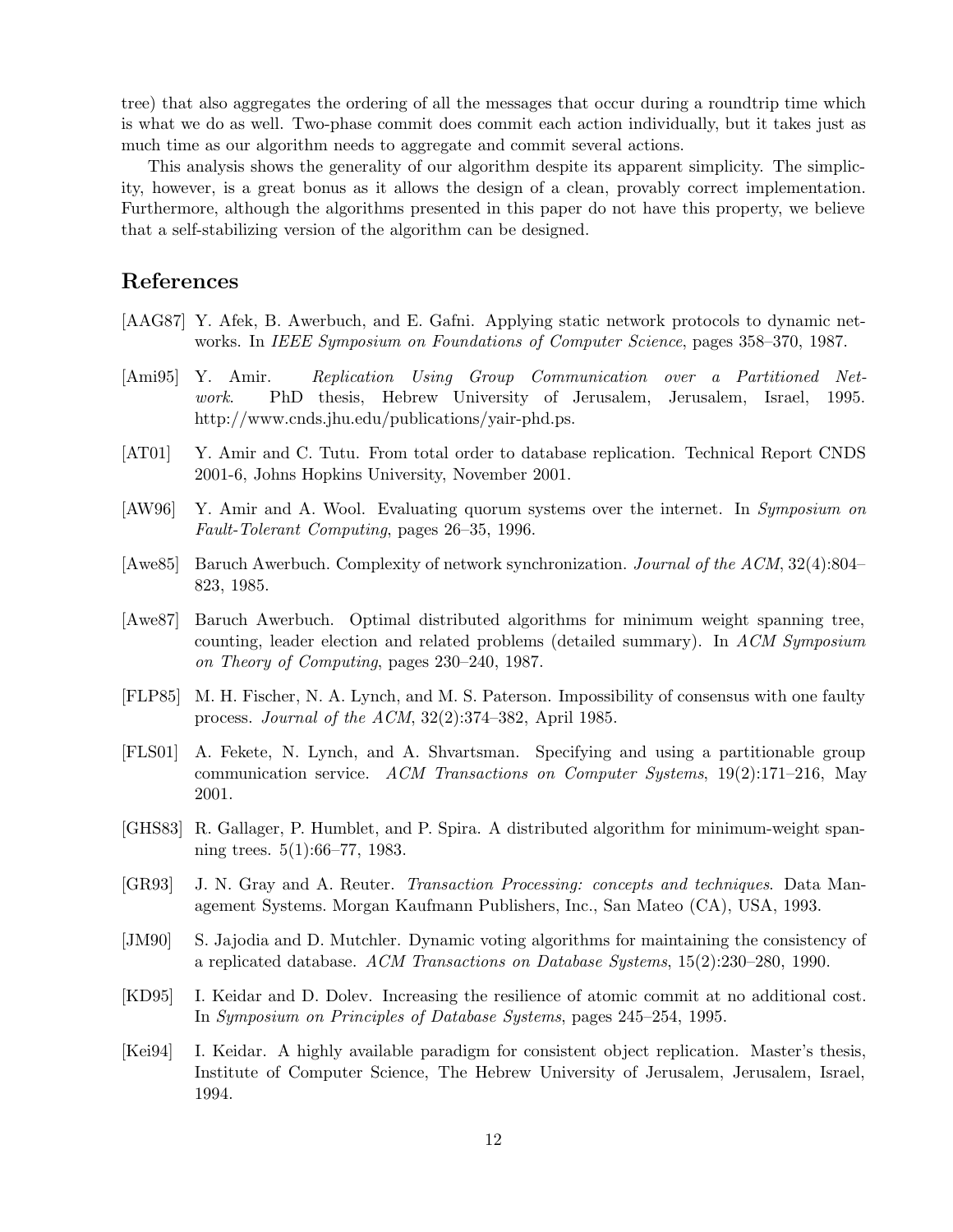- [Lam98] Leslie Lamport. The part-time parliament. ACM Transactions on Computer Systems, 16(2):133–169, 1998.
- [Lam01] Butler Lampson. The ABCDs of paxos. Presented at Principles of Distributed Computing, 2001.
- [LL93] B. Lampson and D. Lomet. A new presumed commit optimization for two phase commit. Technical Report CRL 93/1, Digital Cambridge Research Laboratory, One Kendall Square, Cambridge, Massachussets 02139, February 1993.
- [Ske82] D. Skeen. A quorum-based commit protocol. Berkley Workshop on Distributed Data Management and Computer Networks, February 1982.
- [Woo98] A. Wool. Quorum systems in replicated databases science or fiction. Bulletin of the Technical Commitee on Data Engineering, 21(4):3–11, December 1998.

# A Classic Algorithms

The appendix contains simple sample implementations of spanning tree construction, reset procedure and quorum detection algorithm. They can be replaced by any other standard or more performant implementation.

### Algorithm 5 Static Spanning Tree Algorithm

```
when: receive network_change() from Reset procedure do
  leader \leftarrow selfsend ID(self) to all neighbours
when: receive ID(id) from n do
  if leader i id then
    leader \leftarrow idparent \leftarrow nforward ID(id) to all neighbours
  else
    send ACK(0) to n
when: receive ACK(b) from j do
  if (b = 1) then
    add i to children_list
  if received ACK messages from all neighbours except parent then
    if (parent \neq NIL) then
      send ACK(1) to parent
    else
      send tree change() notification to Reconciliation Algorithm
```
The quorum algorithm implements a simple weighted majority algorithm. Each node  $i$  will write to permanent storage its weight  $w_i$ . The distributed procedure will add these values for the members of the current component. The root of the tree can decide if the quorum condition is satisfied and will be able to start the pulse algorithm. This particular quorum method requires that everybody knows apriori the total weight of the system qweight in order to detect the presence of a majority. This limitation is not inherent to the whole algorithm, but only to the particular quorum algorithm that we use in this example.